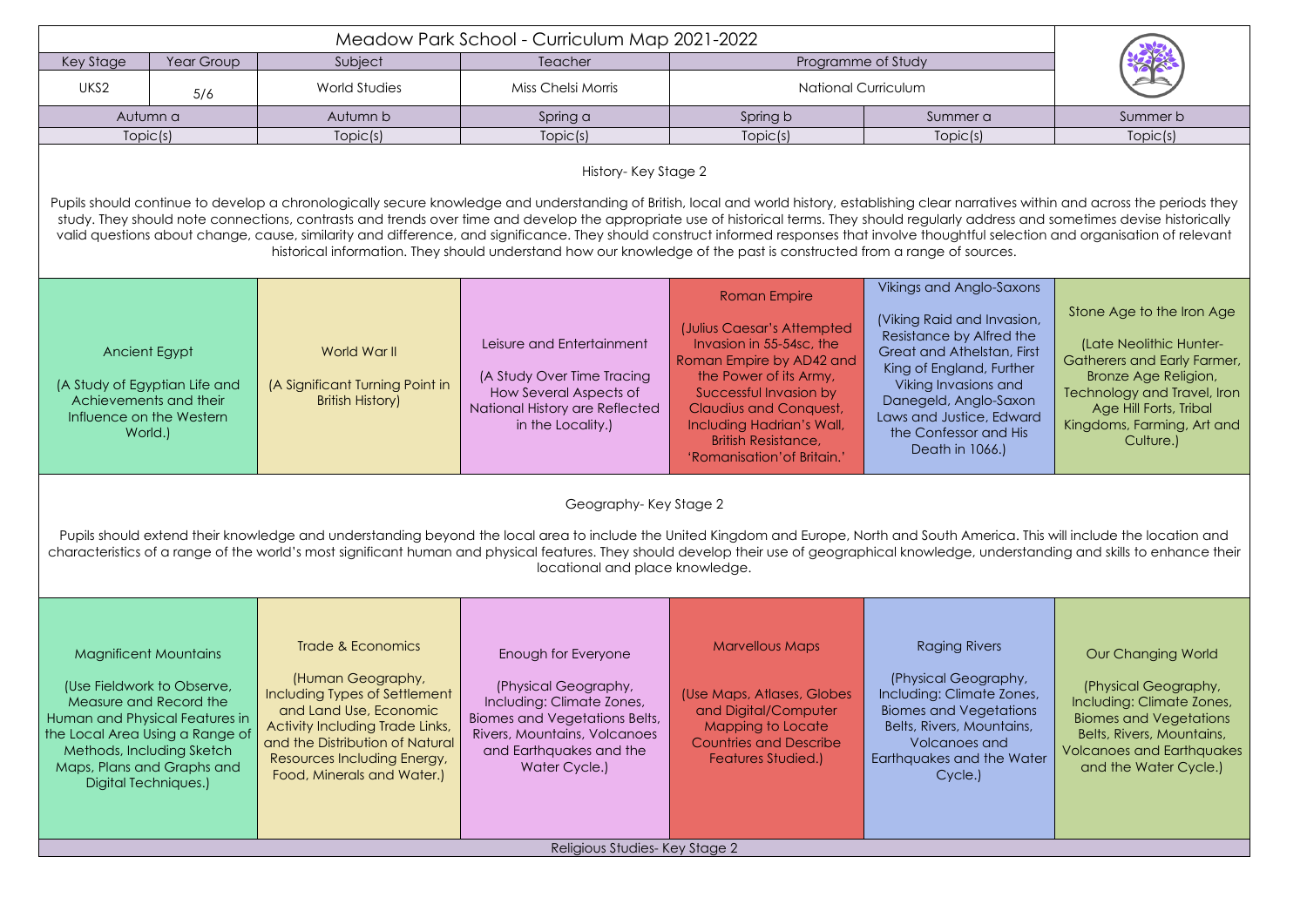| <b>Creation Stories</b><br>(Learn A Wide Range of<br><b>Creation Stories from World</b><br>Religions, Less Known or Extinct<br>Religions as well as Different<br>Cultures. They Will Sequence,<br>Compare and Contrast the<br>Stories Throughout.) | <b>True Meaning of Christmas</b><br><b>(Work Creatively to Enhance</b><br>Their Learning Experience by<br>Questioning the Meaning of<br>Christmas and if it Is Still Present<br>Today or if it has Changed.) | Humanism<br>The Difference Between<br>Religious and Non-Religious<br>Worldviews. Focuses on its<br>Origins, Core Beliefs and the<br>Meaning of the Happy Human<br>Symbol.) | <b>Forgiveness</b><br>(Explore What is Meant by<br>Forgiveness and the Role<br><b>Forgiveness Plays in World</b><br>Religions. Explore the<br>Feelings Involved when<br>People Forgive and are<br>Forgiven.) | <b>Justice and Freedom</b><br>(How Key Figures in History<br>were Informed and<br>Influenced by their Own<br>Religious Beliefs. Examine<br>the Impact of Different<br>Religious and Non-Religious<br>Ideas.) | Commitment<br>(The Concept of<br><b>Commitment and Sacrifice</b><br>and Why They Need to be<br>Made.)                                                                  |
|----------------------------------------------------------------------------------------------------------------------------------------------------------------------------------------------------------------------------------------------------|--------------------------------------------------------------------------------------------------------------------------------------------------------------------------------------------------------------|----------------------------------------------------------------------------------------------------------------------------------------------------------------------------|--------------------------------------------------------------------------------------------------------------------------------------------------------------------------------------------------------------|--------------------------------------------------------------------------------------------------------------------------------------------------------------------------------------------------------------|------------------------------------------------------------------------------------------------------------------------------------------------------------------------|
| <b>Assessment Tasks</b>                                                                                                                                                                                                                            | <b>Assessment Tasks</b>                                                                                                                                                                                      | <b>Assessment Tasks</b>                                                                                                                                                    | <b>Assessment Tasks</b>                                                                                                                                                                                      | <b>Assessment Task</b>                                                                                                                                                                                       | <b>Assessment Tasks</b>                                                                                                                                                |
| <b>Retell Creation Stories</b><br>Assessment on Ancient Egypt<br>Assessment on Magnificent<br><b>Mountains</b>                                                                                                                                     | Retell the True Meaning of<br>Christmas Story<br>Assessment on World War II<br>Assessment on Trade and<br>Economics                                                                                          | Identify different ways of<br>Leisure and Entertainment<br>Identify different necessities<br>that everyone needs.                                                          | Assessment on Roman<br>Empire<br>Can read a map and<br>understand directions.<br>What is the meaning of<br>forgiveness                                                                                       | Assessment on Vikings and<br>Anglo-Saxons<br>Assessment on different<br>rivers and their locations.<br>Understand the justice<br>system and how people<br>can reform.                                        | Assessment on the Stone<br>Age to the Iron Age<br>Explain how our world is<br>changing compared to the<br>past.<br>Identify different things they<br>are committed to. |
| Presentation with favourite<br><b>Creation Story</b><br><b>Favourite Mountain Fact Sheet</b><br>Compare Ancient Egypt to<br>now.                                                                                                                   | Presentation on Trade and<br>Economics<br>Fact File on World War II<br>Re-enact the True Meaning of<br>Christmas                                                                                             | Create brochure for favourite<br>leisure or entertainment<br>activity.<br>Name at least two of the<br>Humanist beliefs.                                                    | Identify different map<br>symbols.<br>Create a presentation on<br>Roman Empire                                                                                                                               | Assessment on how rivers<br>are formed and how they<br>change.<br>What is Justice and<br>Freedom?                                                                                                            | Prediction on how the world<br>will change in the future.<br>Presentation on either the<br>Stone, Iron or Bronze Age.                                                  |
| Personal<br>Development/CEIAG                                                                                                                                                                                                                      | Personal<br>Development/CEIAG                                                                                                                                                                                | Personal<br>Development/CEIAG                                                                                                                                              | Personal<br>Development/CEIAG                                                                                                                                                                                | Personal<br>Development/CEIAG                                                                                                                                                                                | Personal<br>Development/CEIAG                                                                                                                                          |
| Understand that all around the<br>world people have different<br>beliefs, even if they don't<br>agree people can have these<br>beliefs.                                                                                                            | Community: describe how<br>people must have been<br>feeling in WWII and how that<br>maybe similar to modern day<br>life.                                                                                     | Understand that there are<br>specific things people need<br>but aren't granted and that<br>people can't always afford<br>the same luxuries.                                | Relationships: being forgiven<br>in certain circumstances but<br>understanding that people<br>can still be hurt in different<br>situations.                                                                  | Relationships: discuss the<br>justice system in the UK and<br>how people can change<br>their life once they come<br>out of prison.                                                                           | Community: how the world<br>is changing and what we<br>can do to help stop<br>irreversible change that is<br>bad for the planet.                                       |
| <b>Reading &amp; Writing</b>                                                                                                                                                                                                                       | <b>Reading &amp; Writing</b>                                                                                                                                                                                 | Reading & Writing                                                                                                                                                          | <b>Reading &amp; Writing</b>                                                                                                                                                                                 | Reading & Writing                                                                                                                                                                                            | <b>Reading &amp; Writing</b>                                                                                                                                           |
| Create their own fact file for<br>their favourite mountain.<br>Read the different creation<br>stories.<br>Compare life now to Ancient<br>Egypt.                                                                                                    | Read and rewrite the<br>Christmas Story in their own<br>words.<br>Write a diary entry from a child<br>in the war's perspective.                                                                              | Create their own leisure and<br>entertainment activities,<br>including timings and costs.<br>Fact file on specific world<br>billionaires.                                  | Read different maps and<br>identify different places on<br>the map.<br>Write their own definition of<br>forgiveness.                                                                                         | Read different articles and<br>decide whether justice was<br>served.<br>Write their own rivers fact<br>file.                                                                                                 | Sort facts of our current<br>world and ones from the<br>past. Create their own<br>predictions about the future.                                                        |
| Speaking & Listening                                                                                                                                                                                                                               | Speaking & Listening                                                                                                                                                                                         | Speaking & Listening                                                                                                                                                       | Speaking & Listening                                                                                                                                                                                         | Speaking & Listening                                                                                                                                                                                         | Speaking & Listening                                                                                                                                                   |
| Listen and retell the different<br>creation stories.<br>Recall different mountain<br>facts.<br>Explain how the Ancient                                                                                                                             | Listen and retell the Christmas<br>Story.<br>Explain how people were<br>made to feel in the war and<br>why they would feel like that.                                                                        | Explain to everyone their<br>favourite leisure activity.<br>Know there is enough of<br>everything for everyone:<br>explain giving.                                         | Share facts about the<br>Roman Empire and different<br>maps of places.                                                                                                                                       | Listen to MLK speech about<br>freedom. Discuss whether<br>everyone in the world is free<br>to do the things they want<br>at the moment. Lockdown?                                                            | Know the main facts about<br>the world and what is<br>happening to make it<br>change. Discuss what we<br>can do to prevent it.                                         |
| Numeracy & Mathematical<br>Reasoning                                                                                                                                                                                                               | Numeracy & Mathematical<br>Reasoning                                                                                                                                                                         | Numeracy & Mathematical<br>Reasoning                                                                                                                                       | Numeracy & Mathematical<br>Reasoning                                                                                                                                                                         | Numeracy & Mathematical<br>Reasoning                                                                                                                                                                         | Numeracy & Mathematical<br>Reasoning                                                                                                                                   |